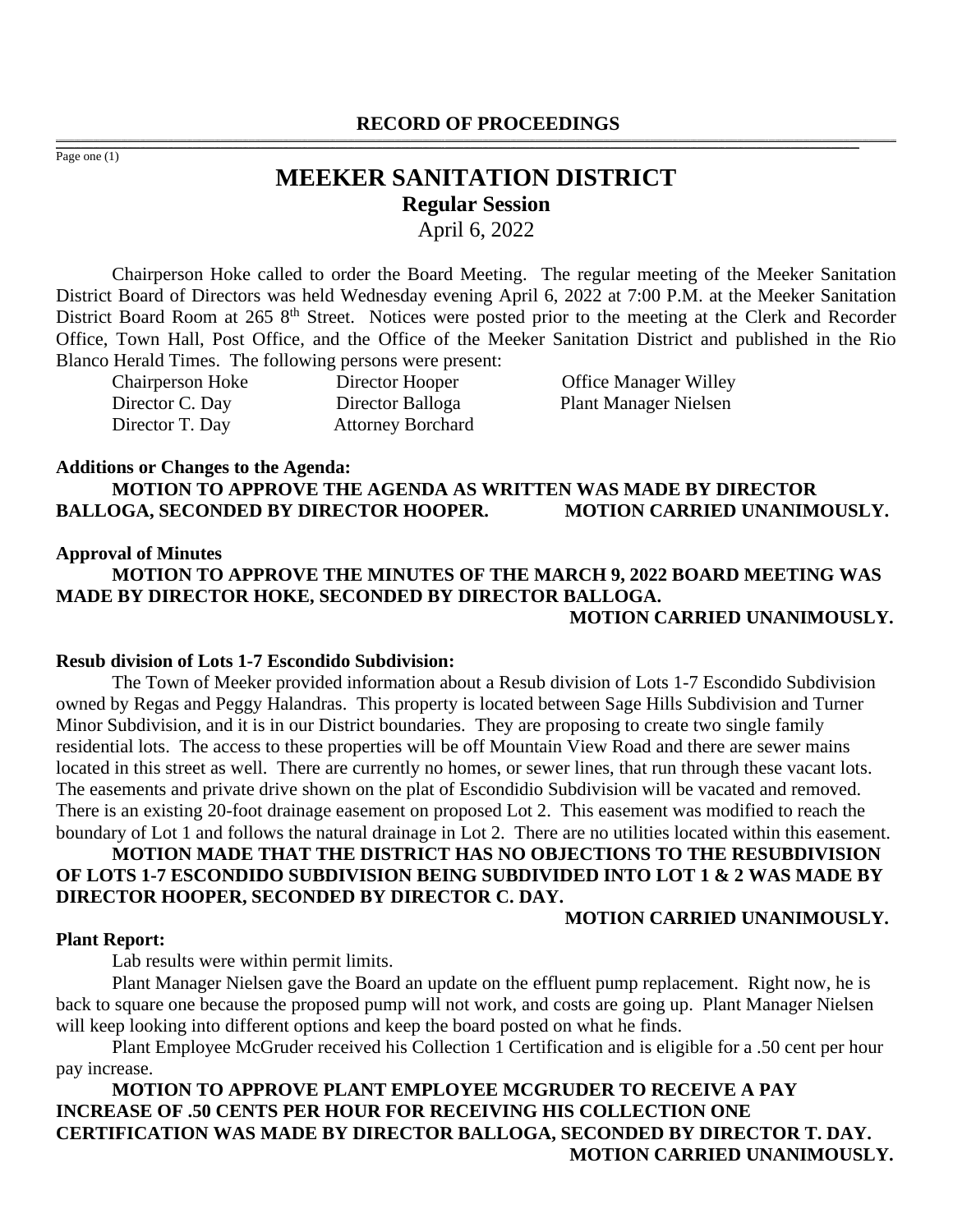Regular Board Meeting Page Two (2) April 6, 2022

### **Office Report:**

We finished yearly water averages successfully with some help from Gail. Last month the board agreed to pay Gail \$30.00 per hour for her help, but after talking with Marlo with Colo CPA she said that we would have to still report her wages to PERA, so Gail did not want to get paid. Office Manager Willey let the Board know that we decided to compensate her with a free month of sewer and some Chamber Bucks totaling \$180.

JVA sent us a draft of the PNA today. Plant Manager Nielsen and Office Manager Willey will get with Cooper Best next week to finalize the draft and JVA will get it submitted to CDPHE. JVA sent a proposal agreement for the District to review for the design and engineering of the WWTP project. The Board asked to find out if this includes the Bighorn Consulting costs and Attorney Borchard will get in contact with JVA to review and make appropriate adjustments to the agreement.

# **MOTION TO WAIT ON SIGNING JVA AGREEMENT UNTIL ATTORNEY BORCHARD REVIEWS WITH APPROPRIATE CHANGES AND PLANT MANAGER NIELSEN WILL LOOK INTO DESIGN AND ENGINEERING GRANT REQUIREMENTS WAS MADE BY DIRECTOR C.**  DAY, SECONDED BY DIRECTOR HOKE. MOTION CARRIED UNANIMOUSLY.

The next step in the SRF Process is a public hearing. Plant Manager Nielsen will get in contact with Cooper Best to get information to publish the public hearing for the WWTP project. This will need to be advertised for 30 days before the public hearing date. Office Manager Willey will get the public hearing published in the newspaper as soon as possible with a hearing date set for some time in May.

# **MOTION TO START THE PROCESS FOR THE PUBLIC HEARING WAS MADE BY DIRECTOR T. DAY, SECONDED BY DIRECTOR C. DAY. MOTION CARRIED UNANIMOUSLY.**

Director T. Day asked Office Manager Willey to provide a spreadsheet with costs and dates from beginning to end of the SRF and DOLA grant process. Office Manager Willey will provide a spreadsheet at the May Board meeting. Office Manager Willey contacted Attorney Borchard regarding a Bond Council that we will need to have in place when we do submit our loan application. We will need a bond counsel opinion to execute the loan. One main reason is to make a TABOR (taxpayers bill of rights) determination. Ali Ulibarri our Project Manager for the Grants and Loans unit provided a list of bond counsels that they have worked with frequently in the past. This list was sent to Attorney Borchard and he doesn't know any of them, but thought they should be good and to check cost and availability. Office Manager Willey will contact a bond council and let board know at the May board meeting.

Office Manager Willey let board know the audit was done March 22 & 23. Everything went well and ColoCPA will set up a meeting in June or July to go over Audit with the Board before it is submitted to the state.

Board was made aware that we are signed up for Streamline Web and hopefully will go live on April 12 with our website.